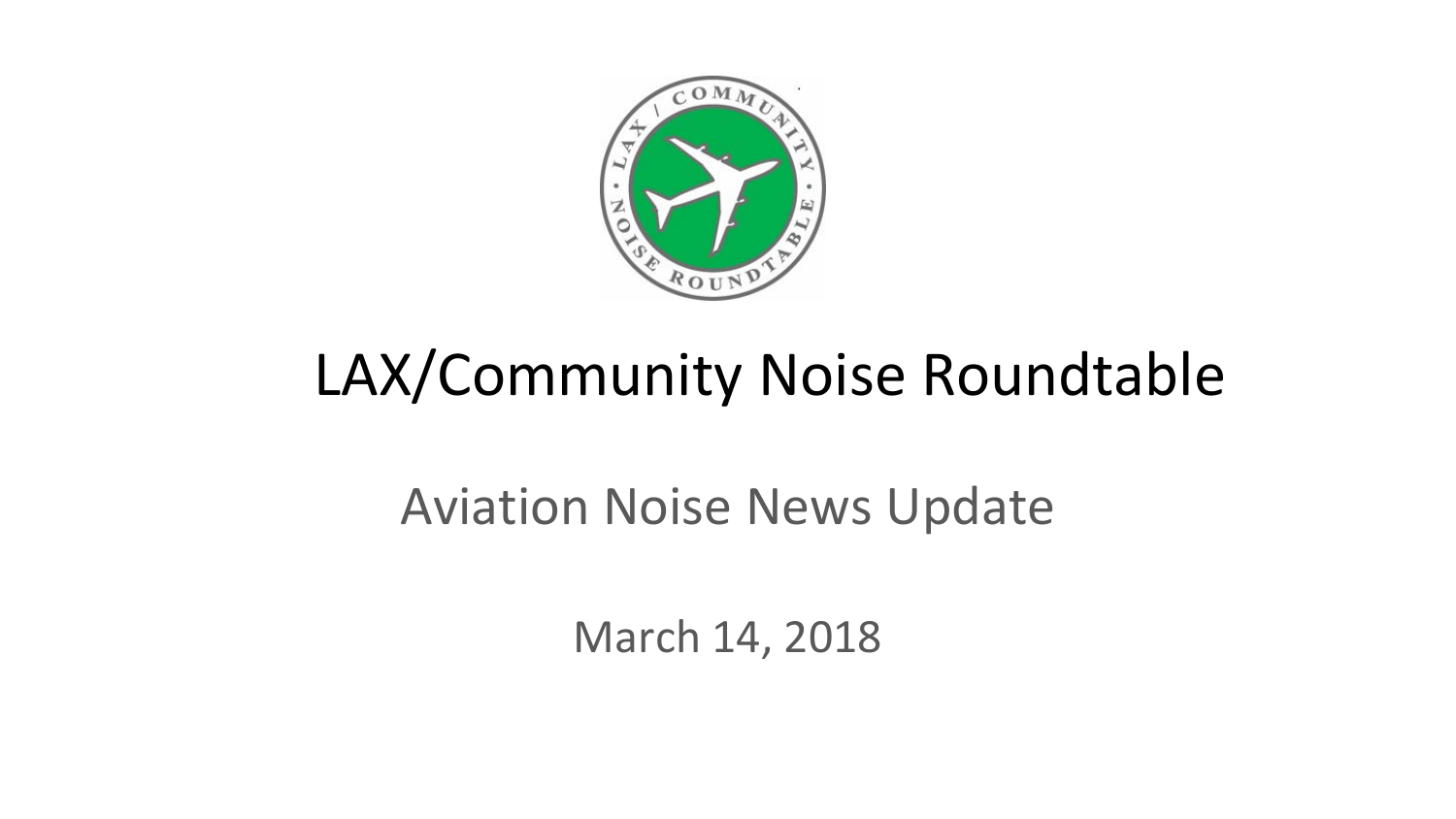#### **Shuster Drops Push to Privatize Air Traffic Control Function**



House Transportation and Infrastructure Committee Chairman Bill Shuster announced that he is ending his effort to privatize the FAA's air traffic control function

- Although supported by President Trump, Shuster recognized he did not have enough votes to get the proposed legislation through the House
- In addition, Shuster's proposal was opposed by the Senate, which had support for a long-term FAA reauthorization bill that did not include the ATC privatization provision
- Shuster said, "Although our air traffic control reform provisions did not reach the obvious level of support needed to pass Congress, I intend to work with Senator [John] Thune [R-S.D.] and move forward with a reauthorization bill to provide long-term stability for the FAA."
- The Aircraft Owners and Pilot Association and National Business Aviation Association had lobbied heavily against Shuster's proposal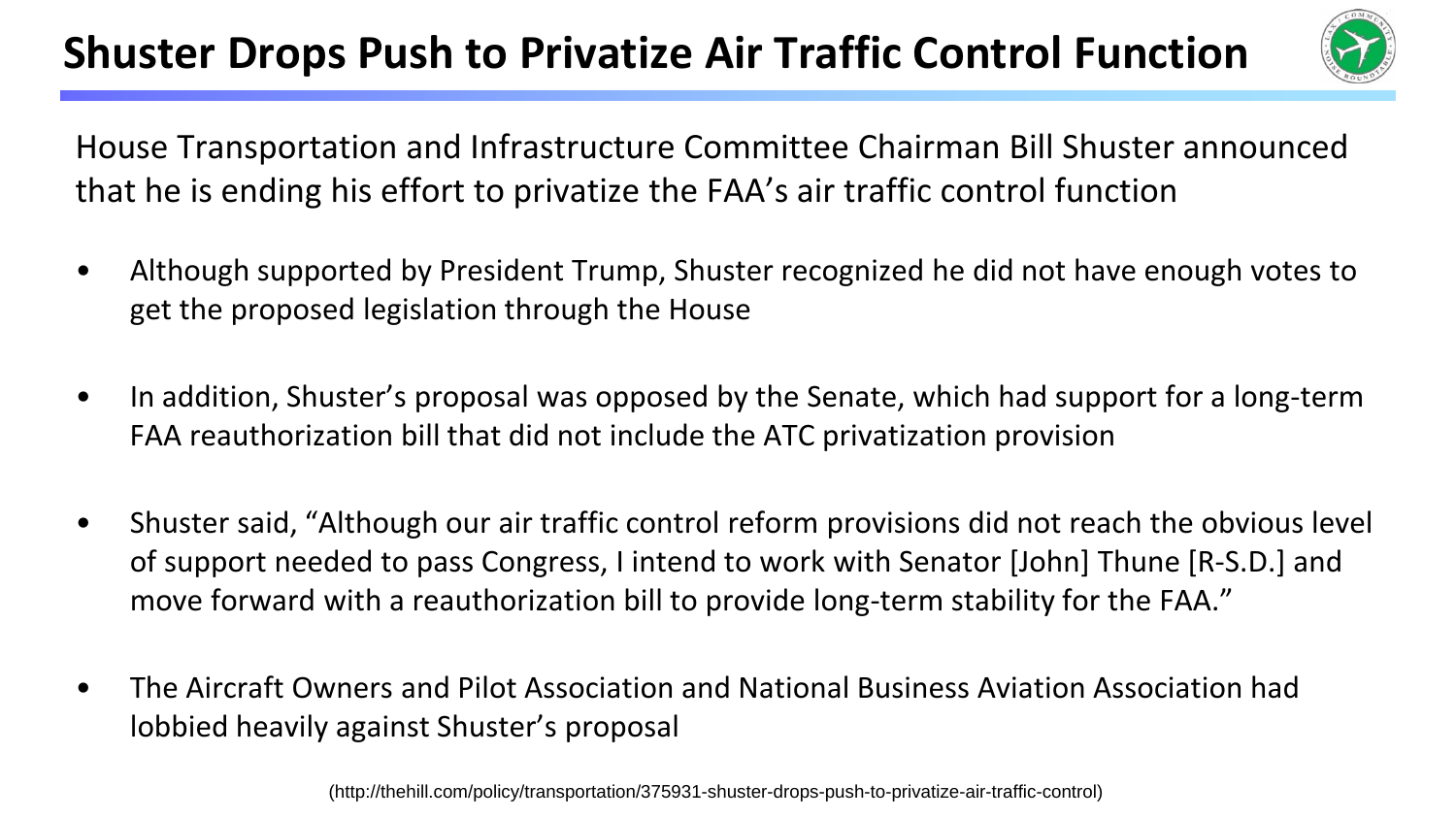

At a meeting hosted by the Lake Arrowhead Municipal Advisory Council, FAA Regional Administrator Dennis Roberts announced proposed flight paths to move nighttime noise away from the Lake Arrowhead community

- On April 27, 2017, a new nighttime flight path for aircraft arriving at Ontario International Airport, which places aircraft directly over the Lake Arrowhead community, was implemented as part of the Southern California Metroplex project
- Roberts indicated that air traffic controllers will have to manually implement the proposed route as it could take up to two years for the FAA to implement a new procedure, which is must undergo environmental review
- Roberts said, "The administration is doing everything we can to provide you short-term relief as much as possible. We continue to look at options and alternatives that we might be able to do."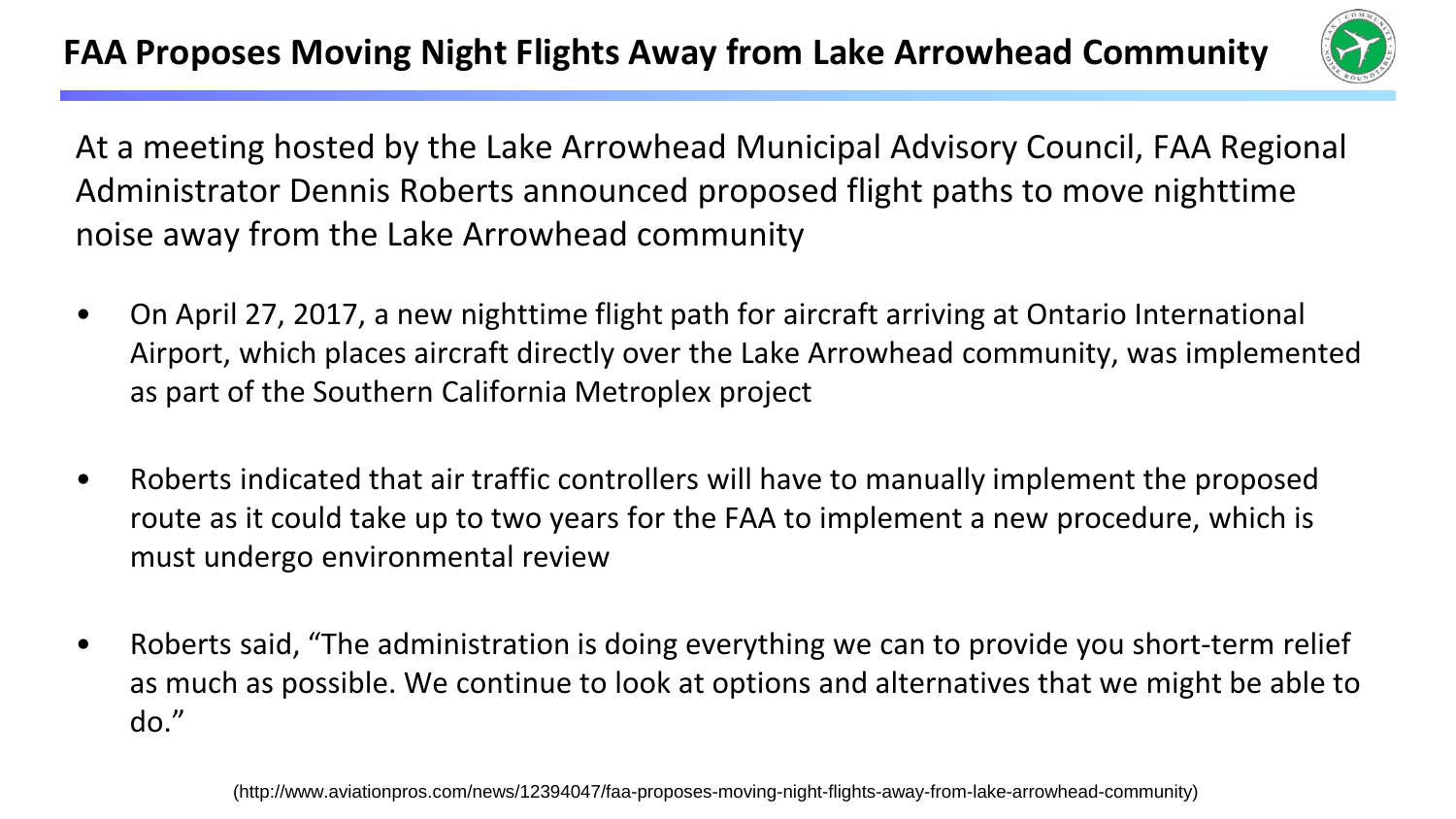#### Boeing to Sell Flying Taxis in the Next Decade



Boeing made progress toward this goal last year with the purchase of Aurora Flight Sciences, which is developing a flying taxi for Uber Technologies Inc.

- With respect to the timing of flying taxis, Boeing CEO Dennis Muilenburg said, "I think it will happen faster than any of us understand. Real prototype vehicles are being built right now. So the technology is very doable."
- A study by Deloitte concluded that two to five seat electric passenger drones could be on the market within the next two years
- However, certifying passenger-carrying drones and approving their autonomous flight capability could take the Federal Aviation Administration several years as no standards for this technology currently exist



Image Credit: Aurora Flight Sciences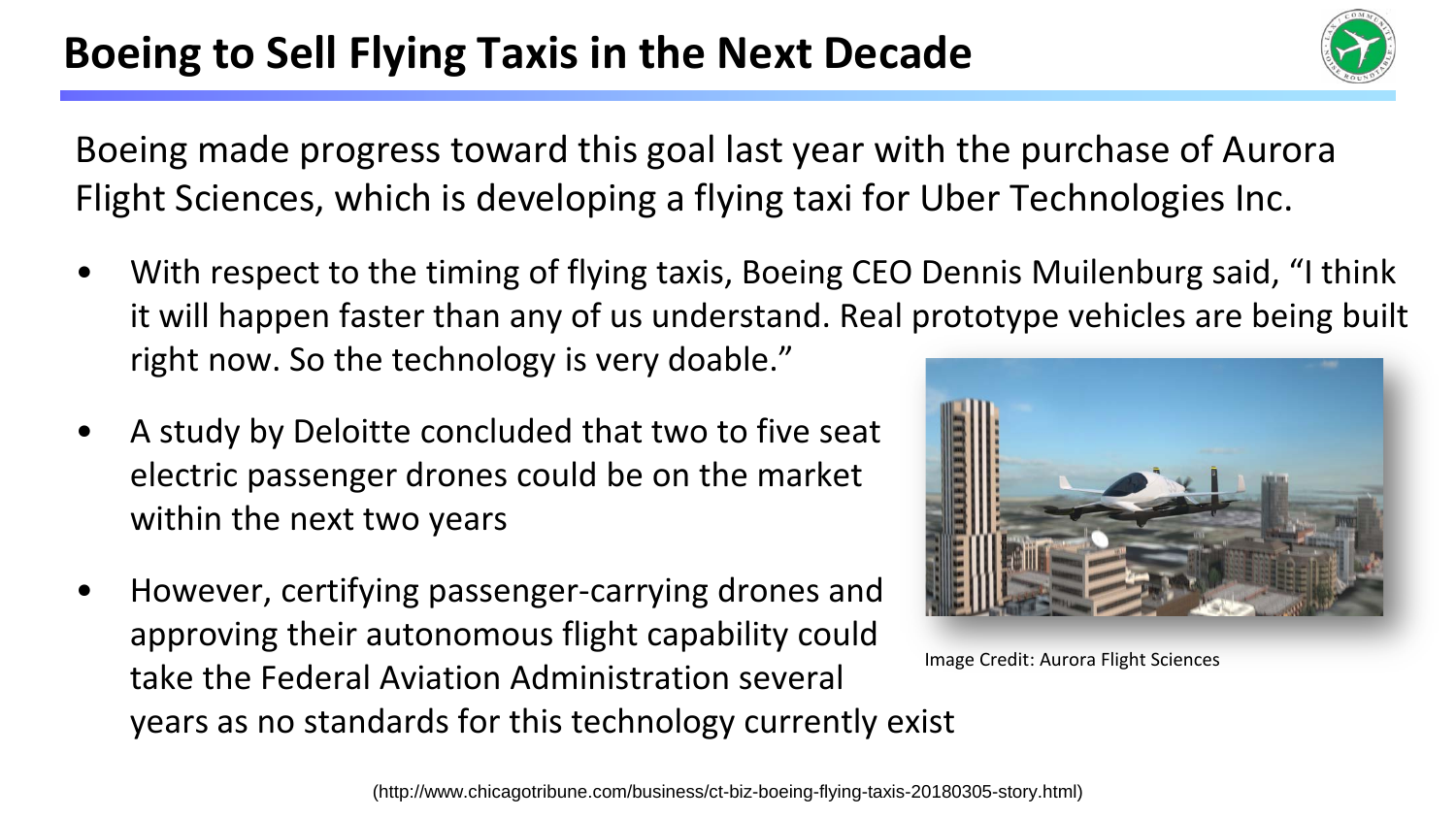

The International Air Transport Association (IATA) reported that the worldwide average aircraft load factor in 2017 was 81.4 percent; an increase of .9 percent over 2016 levels

- In 2017, the demand for air travel grew by 7.6 percent worldwide, while North American air travel grew at a more modest rate of 4 percent
- IATA noted that the US airlines load factor during the first ten months of 2017 was 82.54 percent with load factors on domestic flights at 84.54 percent and 80.82 percent for international flights
- A healthy economy and low ticket prices drove air travel in 2017, but increasing fuel costs may result in lower levels of travel in 2018
- Alexandre de Juniac, chief executive officer of IATA, said "While the underlying economic outlook remains supportive in 2018, rising cost inputs, most notably fuel, suggest we are unlikely to see the same degree of demand stimulation from lower fares that occurred in the first part of 2017."